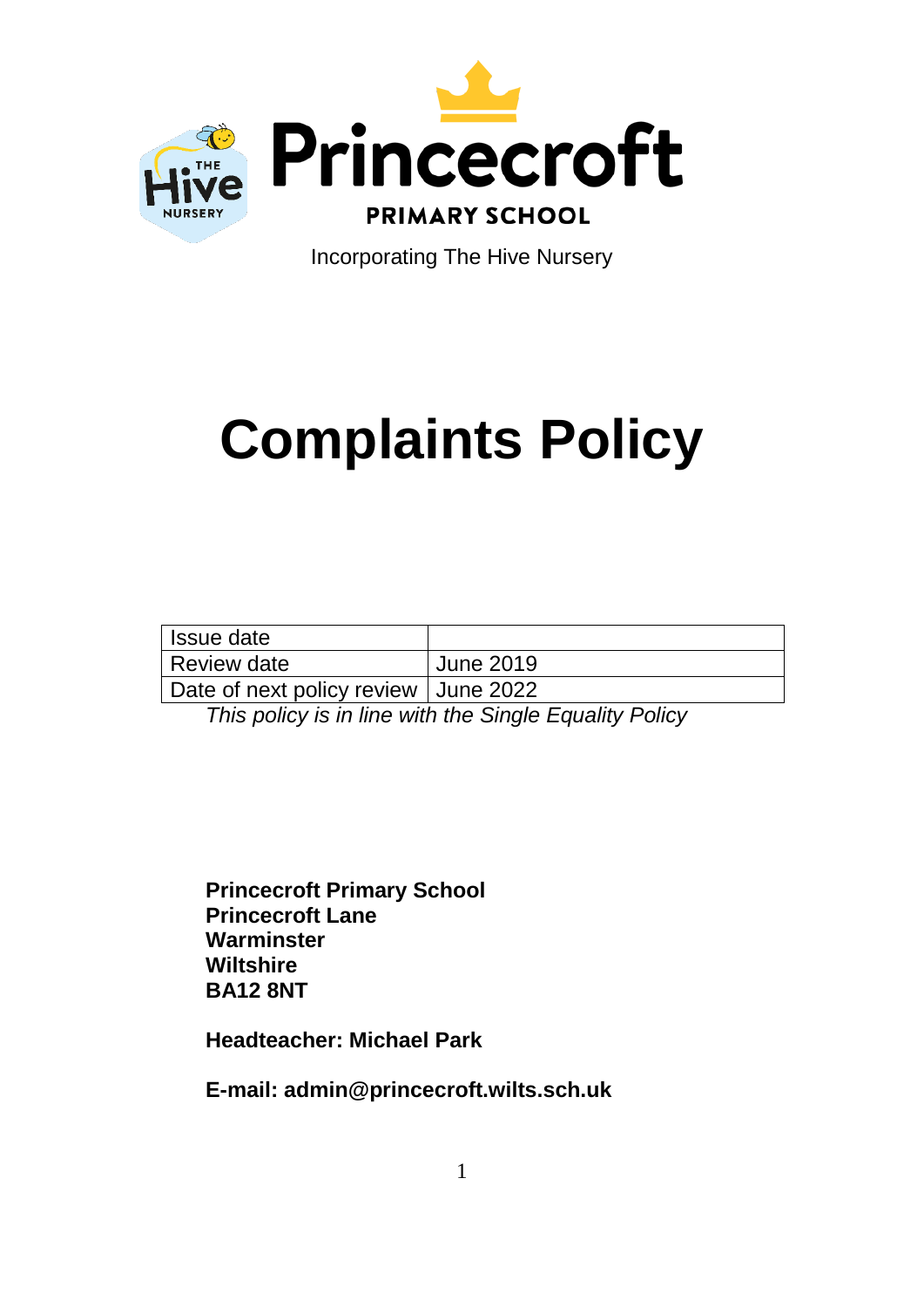# **School Complaints Policy and Procedures**

## **This document should be read and understood with reference to the following documents:**

- Data Protection and Secure Data Handling Policy
- Education Act 2002 (Section 29)
- Behaviour Policy
- Child Protection Policy
- The Equality Act 2010
- Single Equality Policy
- Access to the School's premises
- [Best Practice Guidance for School Complaints Procedures \(January 2019\)](https://www.gov.uk/government/publications/school-complaints-procedures/best-practice-advice-for-school-complaints-procedures-2019)
- [Governors Handbook \(March 2019\)](https://assets.publishing.service.gov.uk/government/uploads/system/uploads/attachment_data/file/788234/governance_handbook_2019.pdf)
- [Understanding and Dealing with Issues Relating to Parental Responsibility \(DfE](https://www.gov.uk/government/publications/dealing-with-issues-relating-to-parental-responsibility)  [January 2018\)](https://www.gov.uk/government/publications/dealing-with-issues-relating-to-parental-responsibility)

## **Principles:**

## **Legal requirements**

Under Section 29 of the Education Act 2002, the Governing Body is required to have a procedure in place to deal with complaints relating to the school and to any community facilities or services that the school provides for which there are no separate (statutory) procedures. The law also requires that the procedure is published. Our Complaints Policy is published on our school website and copies can also be obtained from the school office.

# **The difference between a concern and a complaint**

The school recognises the difference between a concern and a complaint. *A 'concern may be defined as 'an expression of worry or doubt over an issue considered to be important for which reassurances are sought'.* A complaint may be generally defined as **'***an expression of dissatisfaction however made, about actions taken, or lack of action'.*

## **Aims:**

By having in place an effective complaints procedure we aim to:

- encourage resolution of problems by informal means wherever possible
- provide a clear and simple structure
- ensure impartiality
- be non-adversarial
- allow swift handling with established time-limits for actions and keep people informed of progress
- ensure a full and fair investigation by an independent person where necessary
- respect people's desire for confidentiality
- address all the points at issue and provide an effective response and appropriate redress, where necessary, and
- provide information to the school's senior management team so that services can be improved.

## **Who can make a complaint?**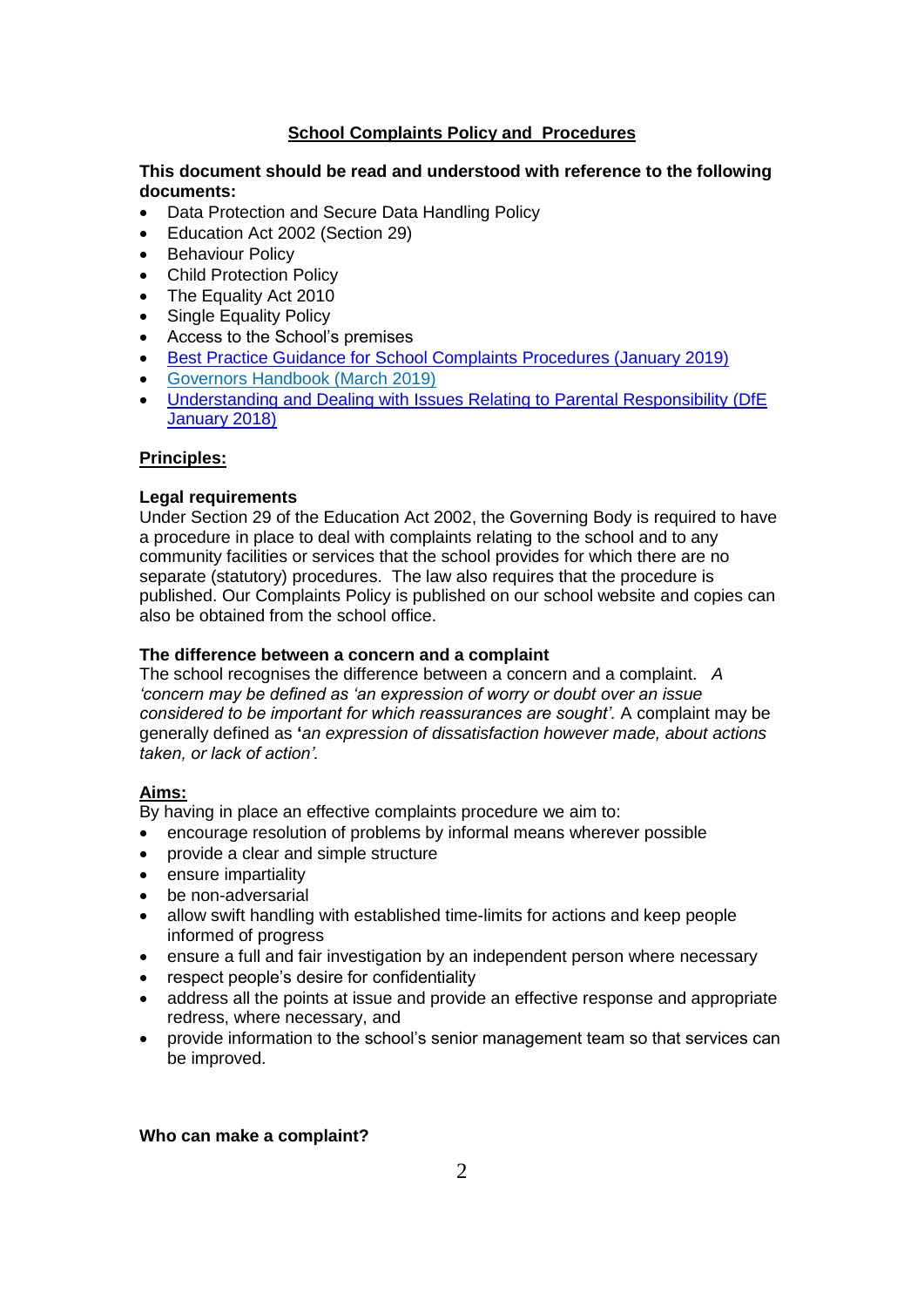This complaints procedure is not limited to parents or carers of children that are registered at the school. Anyone, including members of the public, may make a complaint about any provision of facilities or services that we provide. Unless complaints are dealt with under separate statutory procedures (see section below), we will follow this complaints procedure.

## **Scope of this Complaints Policy**

The procedures outlined in this Complaints Policy cover all complaints about any provision of facilities or services the school provides with the exception of those listed below, for which there are separate (statutory) procedures and/or policies in place.

| <b>Exceptions</b>                                                                                                                         | Who to contact                                                                                                                                                                                                                                                                                                                                                                                                                                                                                                                                                                                                                                                           |
|-------------------------------------------------------------------------------------------------------------------------------------------|--------------------------------------------------------------------------------------------------------------------------------------------------------------------------------------------------------------------------------------------------------------------------------------------------------------------------------------------------------------------------------------------------------------------------------------------------------------------------------------------------------------------------------------------------------------------------------------------------------------------------------------------------------------------------|
| Admissions to schools<br>Statutory assessments of<br><b>Special Educational Needs</b><br>School re-organisation<br>$\bullet$<br>proposals | Concerns about admissions, statutory assessments of<br>Special Educational Needs, or school re-organisation<br>proposals should be raised with the Local Authority                                                                                                                                                                                                                                                                                                                                                                                                                                                                                                       |
| Matters likely to require a Child<br>Protection Investigation                                                                             | Complaints about child protection matters are handled<br>under our child protection and safeguarding policy and in<br>accordance with relevant statutory guidance.<br>If you have serious concerns, you may wish to contact<br>the local authority designated officer for allegations<br>(DOFA) who has local responsibility for safeguarding or<br>the Multi-Agency Safeguarding Hub (MASH).<br>MASH: 0300 456 0108/Out of hours: 0845 6070 888<br>DOFA: 01225 713945                                                                                                                                                                                                   |
| Exclusion of children from<br>school*                                                                                                     | Further information about raising concerns about<br>exclusion can be found at: www.gov.uk/school-discipline-<br>exclusions/exclusions.<br>*complaints about the application of the behaviour policy<br>can be made through the school's complaints procedure.                                                                                                                                                                                                                                                                                                                                                                                                            |
| Whistleblowing                                                                                                                            | We have an internal whistleblowing procedure for all our<br>employees, including temporary staff and contractors.<br>The Secretary of State for Education is the prescribed<br>person for matters relating to education for whistle-<br>blowers in education who do not want to raise matters<br>direct with their employer. Referrals can be made at:<br>www.education.gov.uk/contactus.<br>Volunteer staff who have concerns about our school<br>should complain through the school's complaints<br>procedure. You may also be able to complain direct to<br>the LA or the Department for Education (see link above),<br>depending on the substance of your complaint. |
| Staff grievances                                                                                                                          | Complaints from staff will be dealt with under the<br>school's internal grievance procedures.                                                                                                                                                                                                                                                                                                                                                                                                                                                                                                                                                                            |
| Staff conduct                                                                                                                             | Complaints about staff will be dealt with under the<br>school's internal disciplinary procedures, if appropriate.<br>Complainants will not be informed of any disciplinary<br>action taken against a staff member as a result of a<br>complaint. However, the complainant will be notified that<br>the matter is being addressed.                                                                                                                                                                                                                                                                                                                                        |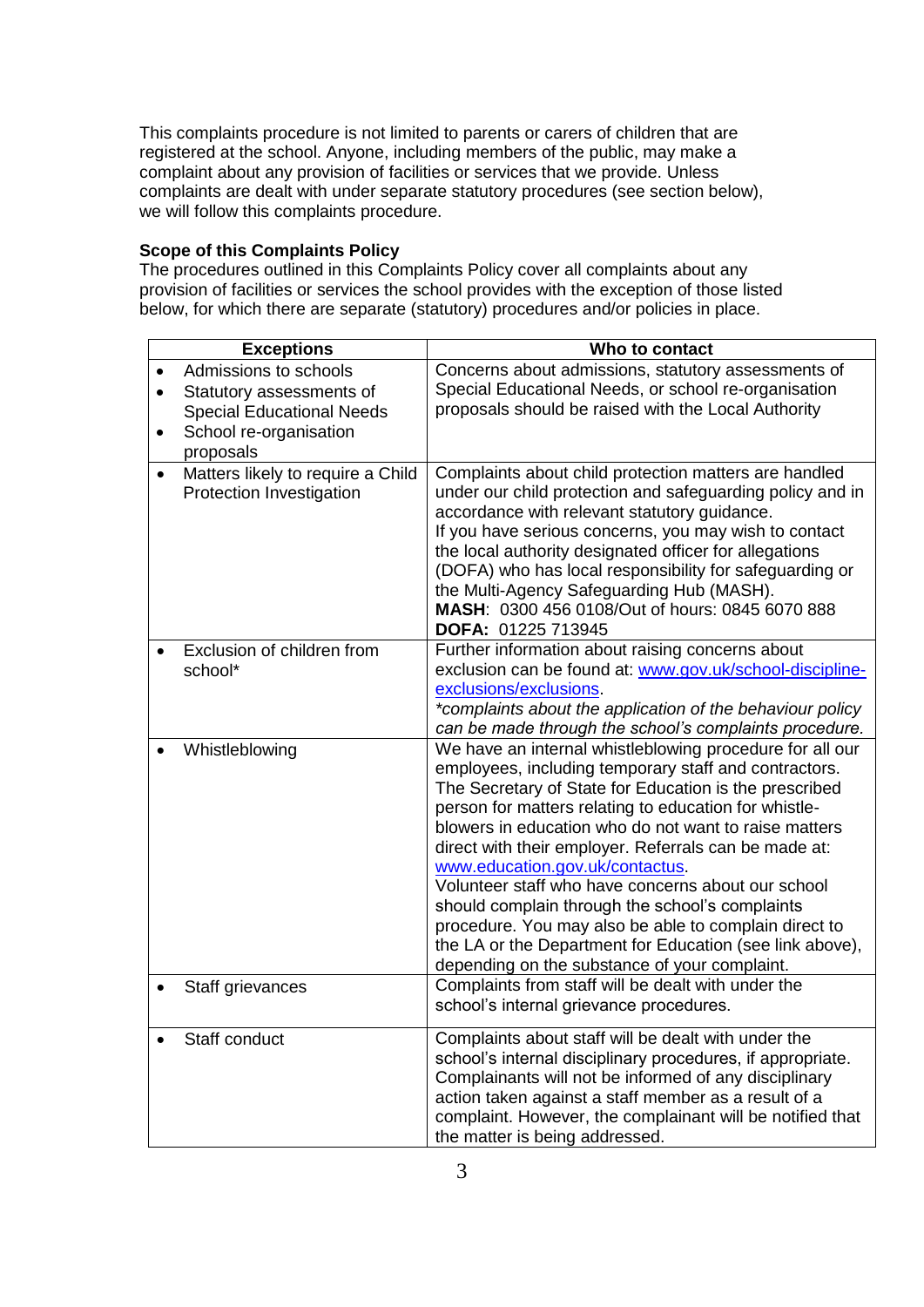| Complaints about services<br>provided by other providers<br>who may use school premises<br>or facilities | Providers should have their own complaints procedure to<br>deal with complaints about service. Please contact them<br>direct. |
|----------------------------------------------------------------------------------------------------------|-------------------------------------------------------------------------------------------------------------------------------|
| National Curriculum - content                                                                            | Please contact the Department for Education at:<br>www.education.gov.uk/contactus                                             |

- If other bodies are investigating aspects of the complaint, for example the police, Local Authority safeguarding teams or Tribunals, this may impact on our ability to adhere to the given timescales or may result in the procedure being suspended until those public bodies have completed their investigations.
- If the complainant commences legal action against the school in relation to their complaint, we will consider whether to suspend the complaints procedure in relation to their complaint until those legal proceedings have concluded.

## **How to raise a concern or make a complaint**

- It is in everyone's interest that concerns and complaints are resolved at the earliest possible stage. Many issues can be resolved informally without the need to use the formal stages of the complaints procedures. The school takes concerns seriously and will make every effort to resolve the matter as quickly as possible. .
- Concerns should be raised with either the class teacher or head teacher (or in their absence, the deputy head teacher). If the issue remains unresolved, the next step is to make a formal complaint.
- We understand however that there are occasions when people would like to raise their concerns formally. In such cases, the school will attempt to resolve the issue internally, through the procedures outlined within this Complaints Policy and its appendices.
- A concern or complaint can be made in person, in writing or by telephone. They may also be made by a third party acting on behalf of a complainant, as long as they have appropriate consent to do so, which the school must have evidence of.

#### **Raising a formal complaint**

- Complaints against school staff (except the head teacher) should be made always in writing, in the first instance to the head teacher via the school office. Please mark them as 'Private and confidential'.
- Complaints that involve or are about the head teacher should be addressed to the Chair of Governors, via the school office. Please mark them as 'Private and confidential'.
- Complaints about the Chair of Governors, any individual governor, the majority or the whole of the governing body should be addressed to the 'Clerk to the Governing Body' via the school office. Please mark them as 'Private and confidential'.
- Complainants should not approach individual governors to raise concerns or complaints as they have no power to act on an individual basis and it may also prevent them from considering complaints at Stage 2 of this procedure.
- In order to assist you, we have provided a standard complaint's form (Appendix 5) and would recommend that this be used whenever possible. The form can either be downloaded from our website or a as a hard copy from the school office. If you require help in completing the form, please contact the school office. You can also ask a third party organisation such as Citizens' Advice to help you.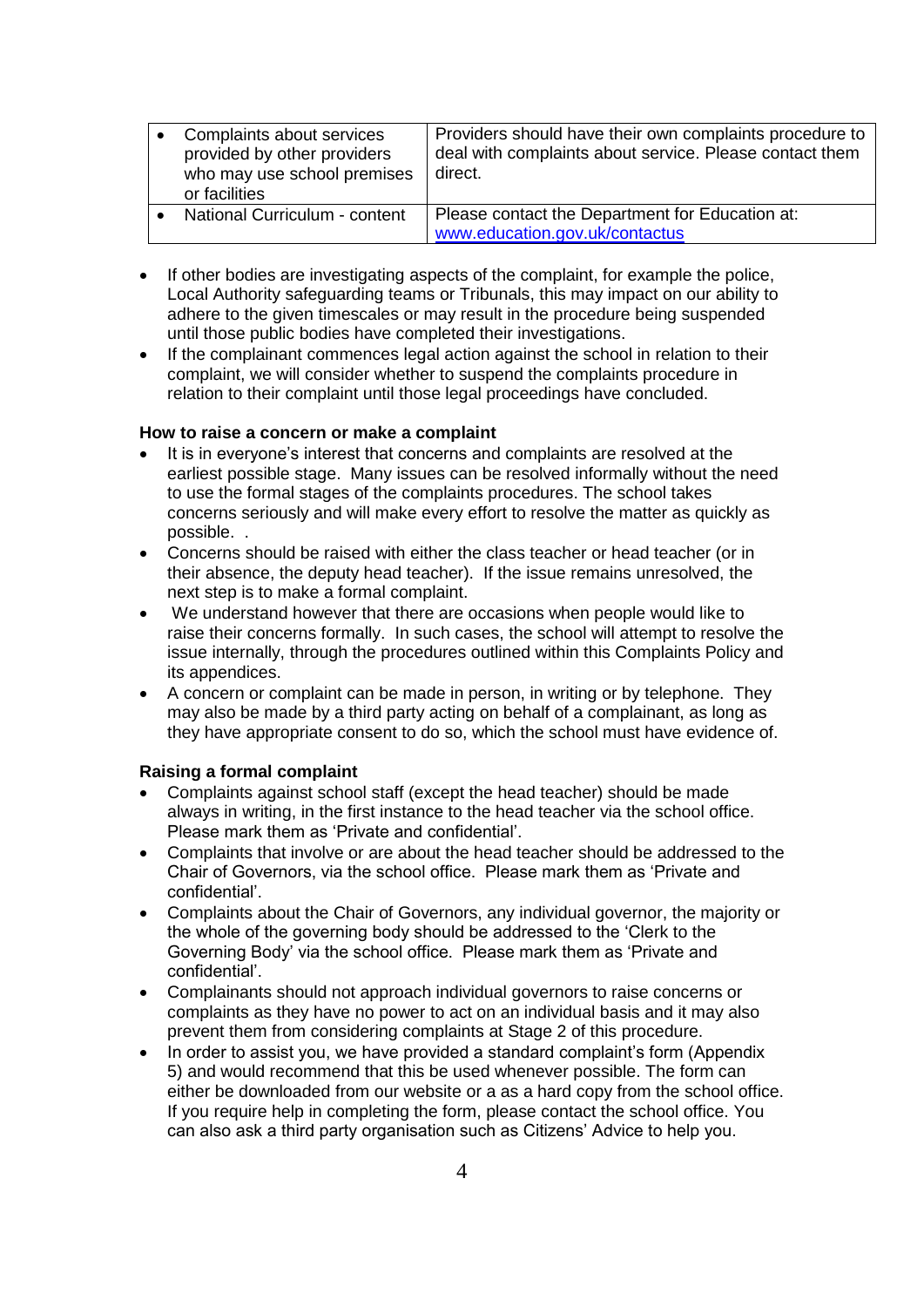• In accordance with equality law, we will consider making reasonable adjustments if required, to enable complainants to access and complete this complaints procedure. For instance, providing information in alternative formats, assisting complainants in raising a complaint or holding meetings in accessible locations.

# **Anonymous complaints**

 We will not normally investigate anonymous complaints. However, the head teacher or Chair of Governors, if appropriate, will determine whether the complaint warrants an investigation.

## **Time scales**

- You must raise the complaint within three months of the incident or, where a series of associated incidents have occurred, within three months of the last of these incidents. We will consider complaints made outside of this time if exceptional circumstances apply.
- Complaints need to be considered, and resolved, as quickly and efficiently as possible and realistic time limits will be set for each stage. However, where further investigations are necessary, new time limits can be set and the complainant sent details of the new deadline and an explanation for the delay.

#### **Complaints received outside term time**

We will consider complaints made outside term time to have been received on the first school day back after the holiday period.

## **Duplicate complaints:**

- Once the complaints procedure has been completed and the complaint closed, we will not reconsider the same complaint, when it is made by another individual who may be connected (e.g. spouse, partner, relative, child), unless there are any new aspects related to the complaint that were not previously considered.
- In cases of duplicate complaints, the complainant will be advised to contact the Department for Education as outlined below if they wish to question the school's procedures.

#### **Complaint Campaigns**

- There may be occasions when a large number of individuals take the decision to complain to the school about the same issue. These may be people connected with the school (parents/carers) and/or members of the public unconnected with the school.
- In such circumstances, all complainants must follow the same procedures when raising their complaint, as outlined in this policy, preferably using the school's complaint form (Appendix 5).
- In such circumstances, the school will follow exactly the procedures as outlined in stages 1 and 2 of this policy (detailed below), however complainants should note the following:
	- $\circ$  the school will not be able to send individualised responses but will treat all complainants as one and therefore send out the same reply to each complainant in response to the complaint
	- o where the decision is made that a meeting between the appropriate representatives of the school and complainants is required, the school will offer 2 alternative days for a meeting, to which all complainants will be invited. The meeting will then be held on the date on which the majority of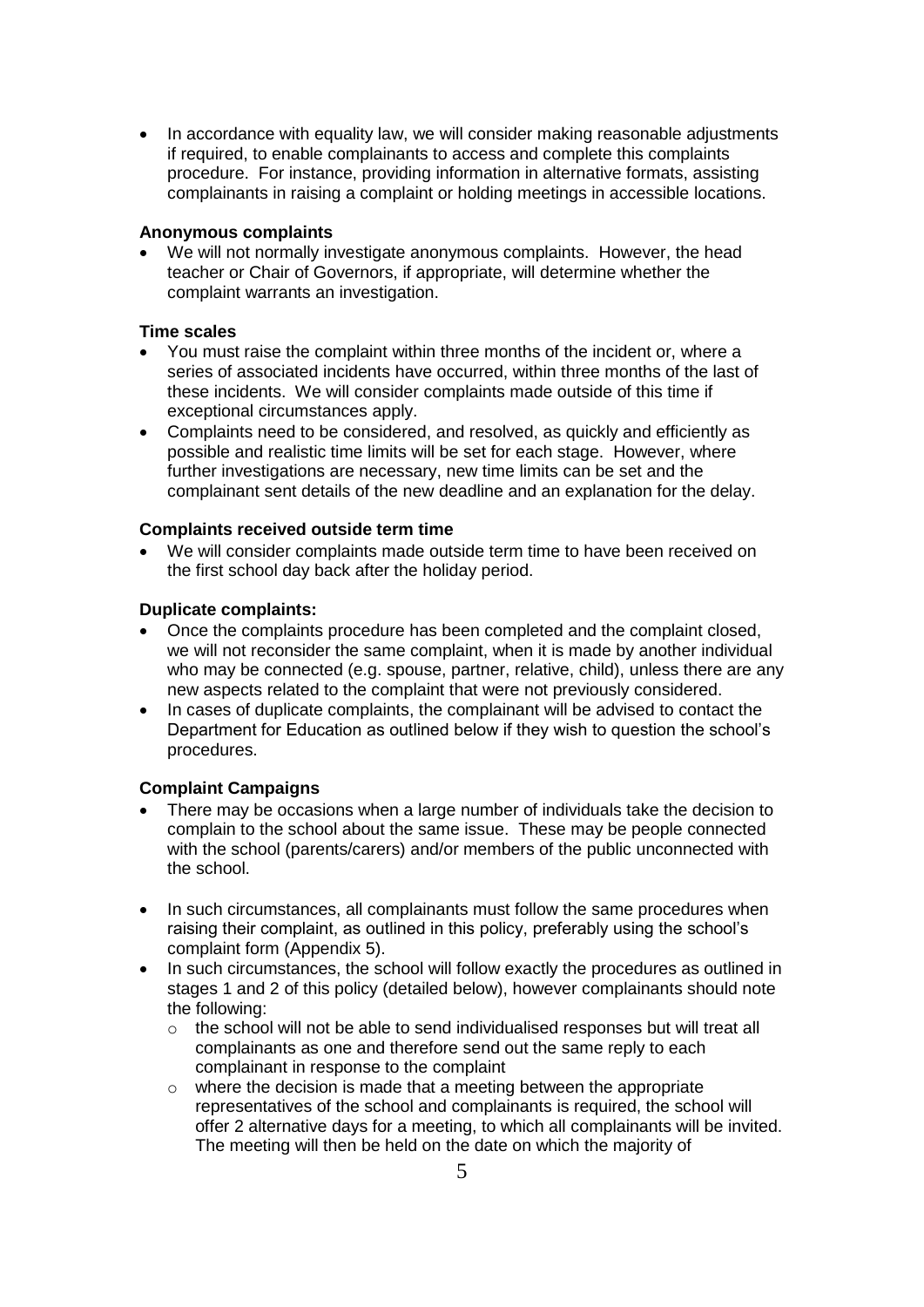complainants are available to attend. Only one meeting date/time will be held.

 As is the case with individual complaints, complainants have the same rights to escalate the complaint to stage 2 should they be dissatisfied with the outcome. They will however continue to be treated as one body.

#### **Resolving complaints**

At each stage in the procedure we wish to resolve the complaint. If appropriate, we will acknowledge that the complaint is upheld in whole or in part. In addition, we may offer one or more of the following:

- an explanation
- an admission that the situation could have been handled differently or better
- an assurance that we will try to ensure the event complained of will not happen again
- an explanation of the steps that have been or will be taken to help ensure that it will not happen again and an indication of the timescales within which any changes will be made
- an undertaking to review school policies in light of the complaint
- an apology

## **Withdrawal of a Complaint**

If a complainant wants to withdraw their complaint, we will ask them to confirm this in writing.

## **Stages**

# **Stage 1**

- All formal complaints must be made to the head teacher (unless they are about the head teacher), via the school office. This may be done in person, in writing (preferably on the school's complaint form), or by telephone. If the complaint is about the head teacher a suitably skilled governor will be appointed to complete all the actions at Stage 1.
- The head teacher will record the date the complaint is received and will acknowledge receipt of the complaint in writing (either by letter or email) within 2 school days.
- Within this response, the head teacher will seek to clarify the nature of the complaint, ask what remains unresolved and what outcome the complainant would like to see. The head teacher can consider whether a face to face meeting is the most appropriate way of doing this. (Note: The head teacher may delegate the investigation to another member of the school's senior leadership team, but not the decision to be taken.)
- During the investigation, the head teacher (or investigator) will:
	- $\circ$  if necessary, interview those involved in the matter and/or those complained of, allowing them to be accompanied if they wish
	- o keep a written record of any meetings/interviews in relation to their investigation.
- At the conclusion of their investigation, the head teacher will provide a formal written response within 10 school days of the date of receipt of the complaint.
- If the head teacher is unable to meet this deadline, they will provide the complainant with an update and revised response date.
- The response will detail any actions taken to investigate the complaint and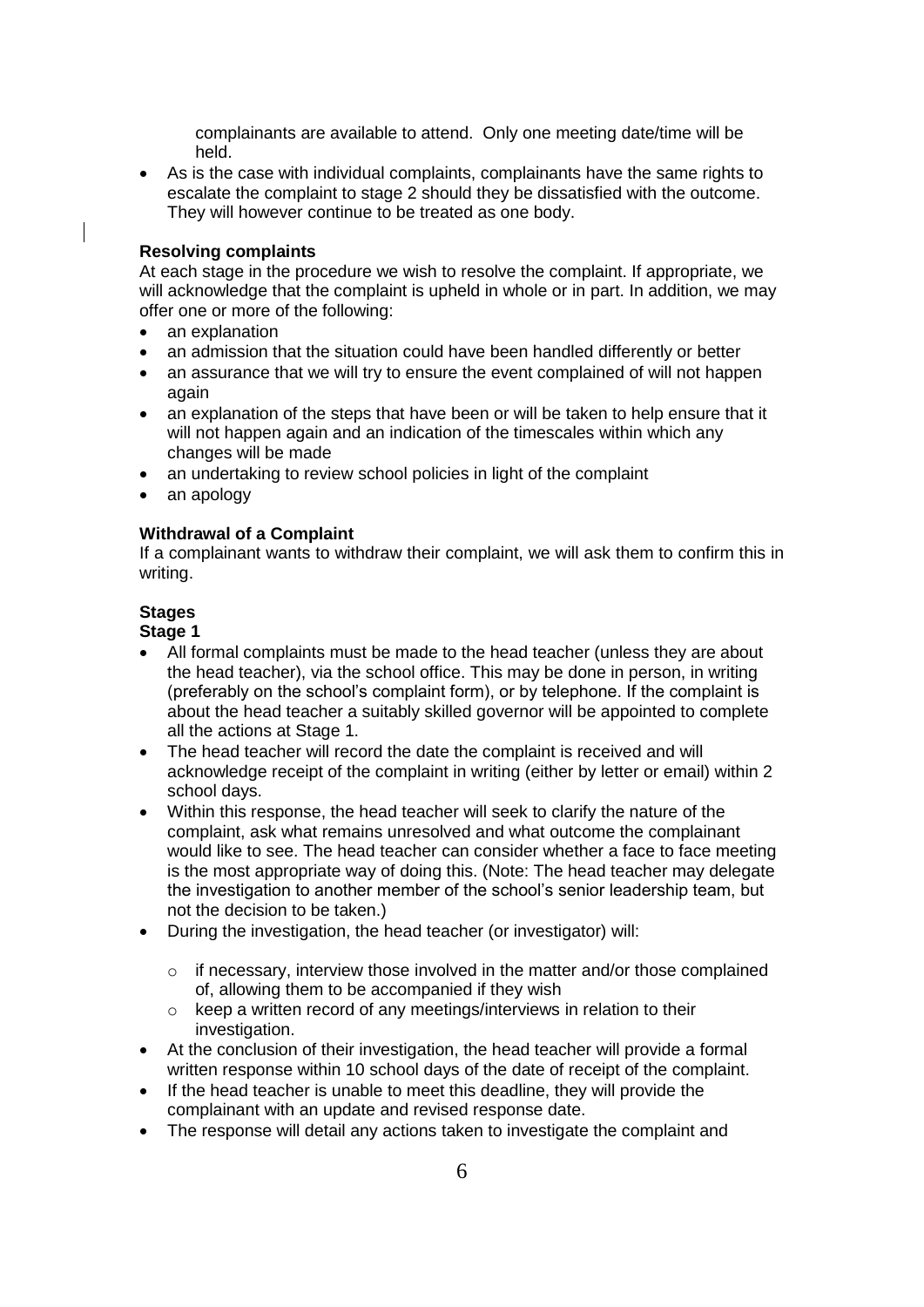provide a full explanation of the decision made and the reason(s) for it. Where appropriate, it will include details of actions that will be taken to resolve the complaint.

- The head teacher will also advise the complainant of how to escalate their complaint should they remain dissatisfied with the outcome of Stage 1.
- Where the complaint is:
	- $\circ$  jointly about the Chair and/or Vice Chair
	- o the entire governing body or
	- $\circ$  the majority of the governing body

Stage 1 will be considered by an independent investigator appointed by the governing body. zAt the conclusion of their investigation, the independent investigator will provide a formal written response.

## **Stage 2**

- If the complainant is dissatisfied with the outcome at Stage 1 and wishes to take the matter further, they can escalate the complaint to Stage  $2 - a$  meeting with members of the governing body's complaints committee, which will be formed of the first three, impartial, governors available. This is the final stage of the complaints procedure.
- A request to escalate to Stage 2 must be made to the Clerk in writing, via the school office, within 3 school days of receipt of the Stage 1 response.
- The Clerk will record the date the complaint is received and acknowledge receipt of the complaint in writing (either by letter or email) within 2 school days.
- Requests received outside of this time frame will only be considered if exceptional circumstances apply.
- The Clerk will write to the complainant to inform them of the date of the meeting. They will aim to convene a meeting within 10 school days of receipt of the Stage 2 request. If this is not possible, the Clerk will provide an anticipated date and keep the complainant informed.
- If the complainant rejects the offer of three proposed dates, without good reason, the Clerk will decide when to hold the meeting. It will then proceed in the complainant's absence on the basis of written submissions from both parties.
- The complaints committee will consist of at least three governors with no prior involvement or knowledge of the complaint. Prior to the meeting, they will decide amongst themselves who will act as the Chair of the Complaints Committee. If there are fewer than three governors from the school's governing body available, the Clerk will source any additional, independent governors through another local school or through their LA's Governor Services team, in order to make up the committee. Alternatively, an entirely independent committee may be convened to hear the complaint at Stage 2. The school follows the guidance provided by the DfE in the sourcing of any additional independent governors as required.
- The committee will decide whether to deal with the complaint by inviting parties to a meeting or through written representations, but in making their decision they will be sensitive to the complainant's needs.
- If the complainant is invited to attend the meeting, they may bring someone along to provide support. This can be a relative or friend.
- Generally, we do not encourage either party to bring legal representatives to the committee meeting. However, there may be occasions when legal representation is appropriate. For instance, if a school employee is called as a witness in a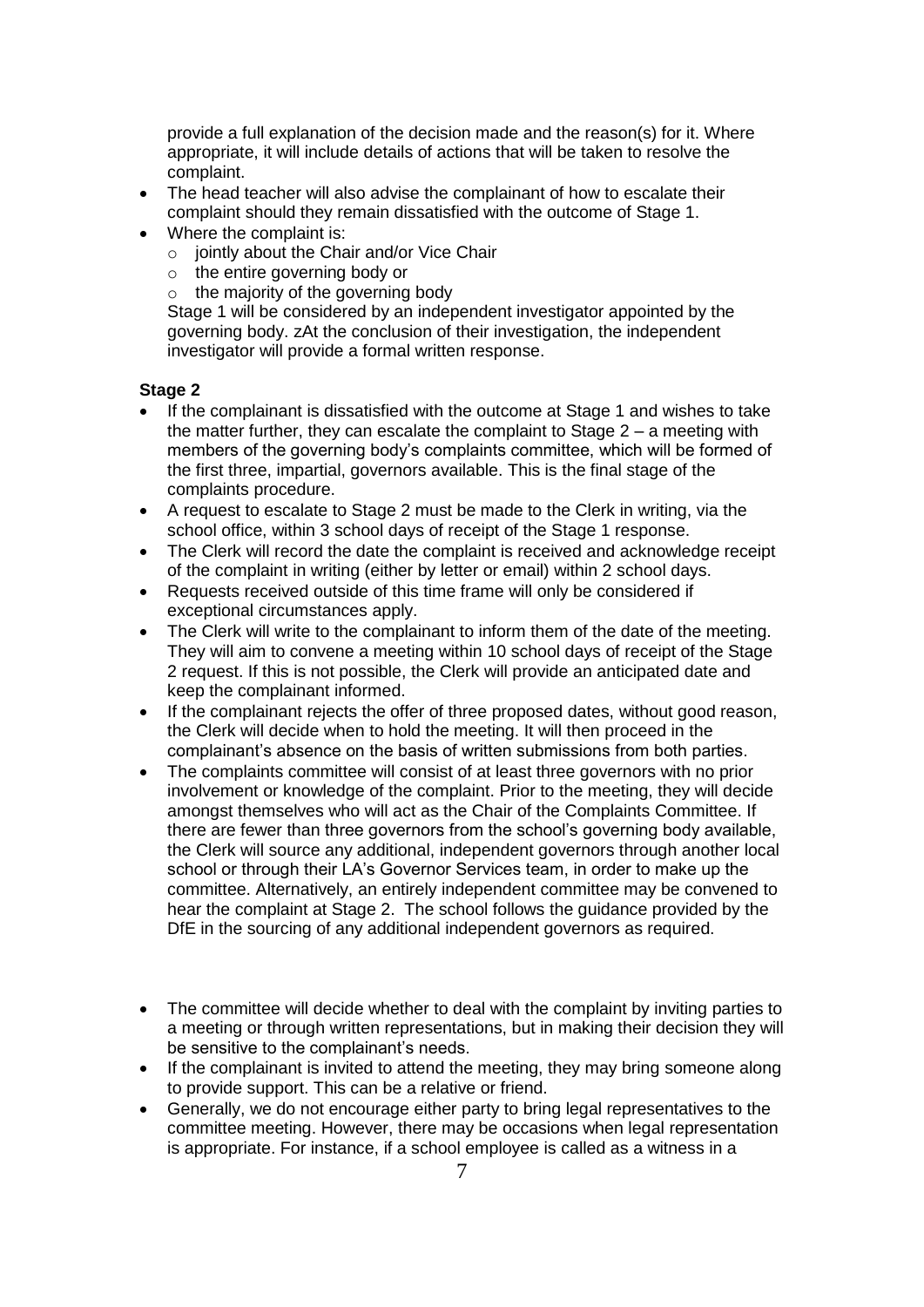complaint meeting, they may wish to be supported by union and/or legal representation. (Note: complaints about staff conduct will not generally be handled under this complaints procedure. Complainants will be advised that any staff conduct complaints will be considered under staff disciplinary procedures, if appropriate, but outcomes will not be shared with them.)

- Representatives from the media are not permitted to attend.
- At least 7 school days before the meeting, the Clerk will:
	- $\circ$  confirm and notify the complainant of the date, time and venue of the meeting, ensuring that, if the complainant is invited, the dates are convenient to all parties and that the venue and proceedings are accessible
	- o request copies of any further written material to be submitted to the committee at least 4 school days before the meeting.
- Any written material will be circulated to all parties at least 3 school days before the date of the meeting. The committee will not normally accept, as evidence, recordings of conversations that were obtained covertly and without the informed consent of all parties being recorded.
- The committee will also not review any new complaints at this stage or consider evidence unrelated to the initial complaint to be included. New complaints must be dealt with from Stage 1 of the procedure.
- The meeting will be held in private. Electronic recordings of meetings or conversations are not normally permitted unless a complainant's own disability or special needs require it. Prior knowledge and consent of all parties attending must be sought before meetings or conversations take place. Consent will be recorded in any minutes taken.
- The committee will consider the complaint and all the evidence presented. The committee can:
	- $\circ$  uphold the complaint in whole or in part
	- $\circ$  dismiss the complaint in whole or in part
- If the complaint is upheld in whole or in part, the committee will:
	- decide on the appropriate action to be taken to resolve the complaint, and where appropriate, recommend changes to the school's systems or procedures to prevent similar issues in the future
- The Chair of the Committee will provide the complainant and the school with a full explanation of their decision and the reason(s) for it, in writing, within 3 school days.
- The letter to the complainant will include details of how to contact the Department for Education if they are dissatisfied with the way their complaint has been handled by the school.
- If the complaint is:
	- o jointly about the Chair and Vice Chair or
	- o the entire governing body or
	- $\circ$  the majority of the governing body

Stage 2 will be heard by a committee of independent, co-opted governors.

- The response will detail any actions taken to investigate the complaint and provide a full explanation of the decision made and the reason(s) for it. Where appropriate, it will include details of actions that will take to resolve the complaint.
- The response will also advise the complainant of how to escalate their complaint should they remain dissatisfied, as outlined below (Final Appeal Process).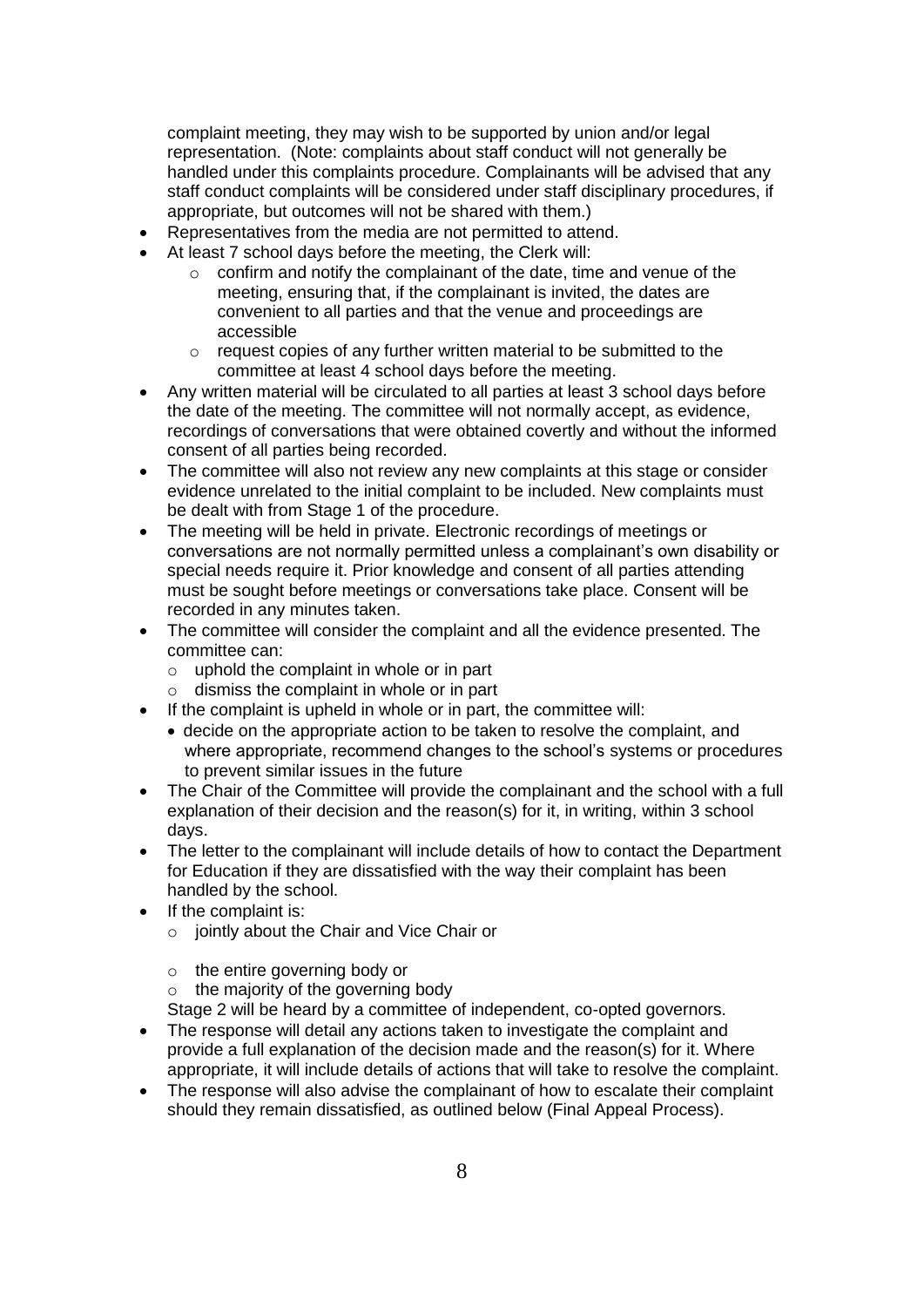## **Recording meetings**

- A written record (the 'minutes') will be made of all meetings by a member of staff, the clerk to the governors or another person appointed at the beginning of the meeting. The minutes will be circulated to all those who attended the meeting and any external agencies as agreed. On receipt of those minutes, complainants must raise any queries which they might have over the contents.
- Where there are communication difficulties, it may be acceptable to use recording devices to ensure that the complainant is able to access and review the discussions at a later point. However, all parties should agree in advance to being recorded. This will only happen if it is viewed as a 'reasonable adjustment' under the requirements of equality legislation.
- Complaints will not be able to make their own independent recording of meetings without the express agreement of everyone present.

## **Retention of records regarding the complaint**

- In order to ensure that all parties understand the process and outcome of any complaint, the school will keep records of all correspondence relating to the complaint, including any interviews that are carried out, telephone conversations held and minutes of meetings taken during the process of the investigation, together with any correspondence both from and to the complainant and other external bodies as necessary.
- Any records kept or data relating to the complaint will be stored securely and separately from the pupil's records and, once it is has been decided that the records can be destroyed this will be done through secure means.
- As the 'data controller', and in line with the Data Protection Act 2018 and General Data Protection Regulations, we will only keep records for as long as necessary (except where statutory legislation dictates the length of time) in compliance with our duties under current legislation. As a general rule, records relating to complaints will be kept for 3 years from the date of complaint. After that time, the situation will be reviewed and, unless there is good reason not to ie relating to a Child Protection issue, they will be securely destroyed.

## **Transferring data**

 There may be occasions where complaints are being made or continue to be escalated after a pupil has left the school. When a pupil transfers to another school, their educational records and pupil file goes with them (as is legally required) but any records pertaining to the complaint will be kept separately and securely and will be retained only for as long as necessary. Thereafter they will be securely destroyed.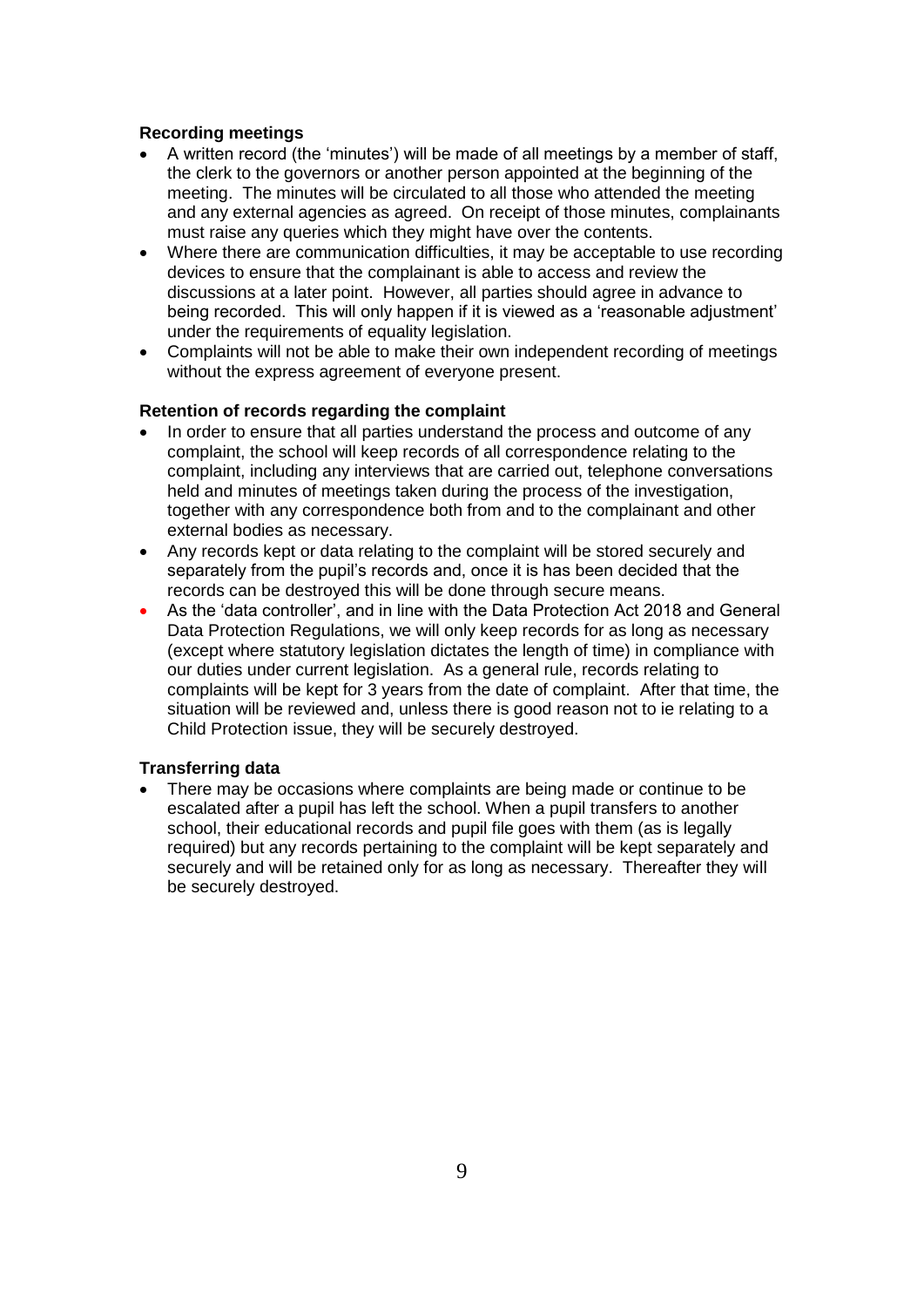# **Final Appeal Process**

- If, after the complaint has been escalated to stage 2 and that stage completed, the complainant is still dissatisfied with the outcome, they can contact the Department of Education. However, this can only be done if the complainant believes that their complaint **was not handled** in accordance with the procedures set out in this policy, but not if they are simply unhappy with the conclusions reached and action taken.
- The Department of Education will not normally reinvestigate the substance of complaints nor overturn the decisions that have been made. The will only consider whether we have adhered to education legislation and any statutory policies that are connected with the complaint.
- If the complainant believes this to be the case, they can refer to the Department for Education online at: [www.education.gov.uk/contactus,](http://www.education.gov.uk/contactus) by telephone on: 0370 000 2288 or by writing to: Department for Education Piccadilly Gate Store Street **Manchester** M1 2WD.

# **Unreasonable, Serial and Persistent Complaints**

- The school defines 'unreasonable complaints as '*those who, because of the frequency and nature of their contacts with the school, hinder our consideration of their or other peoples' complaints.*
- If properly followed, this policy should limit the number of complaints that become protracted. However, there will be occasions when, despite all stages of the procedures having been followed, the complainant remains dissatisfied.
- If the complainant contacts the school again on the same issue, then the correspondence may be recognised as serious or persistent and there will be no obligation on the part of the school to respond.
- It is important to note that should a complainant raise an entirely new and separate complaint, it must be responded to in accordance with the complaint's procedure as it is not the complainant that is vexatious; it is the correspondence.
- The school's procedures for responding to and dealing with 'Unreasonable, serial or persistent complainants' is outlined in Appendix 2.

# **Governing Body Review**

- The GB will monitor the level and nature of complaints through their regular meetings. The head teacher and chair will review the outcomes on a regular basis to ensure the effectiveness of the procedure and make changes where necessary. Where complaints information is shared with the whole governing body, individuals will not be named.
- As well as addressing an individual's complaints, the process of listening to and resolving complaints will contribute to school improvement. When individual complaints are heard, schools may identify underlying issues that need to be addressed. The monitoring and review of complaints by the school and the GB can be a useful tool in evaluating a school's performance.